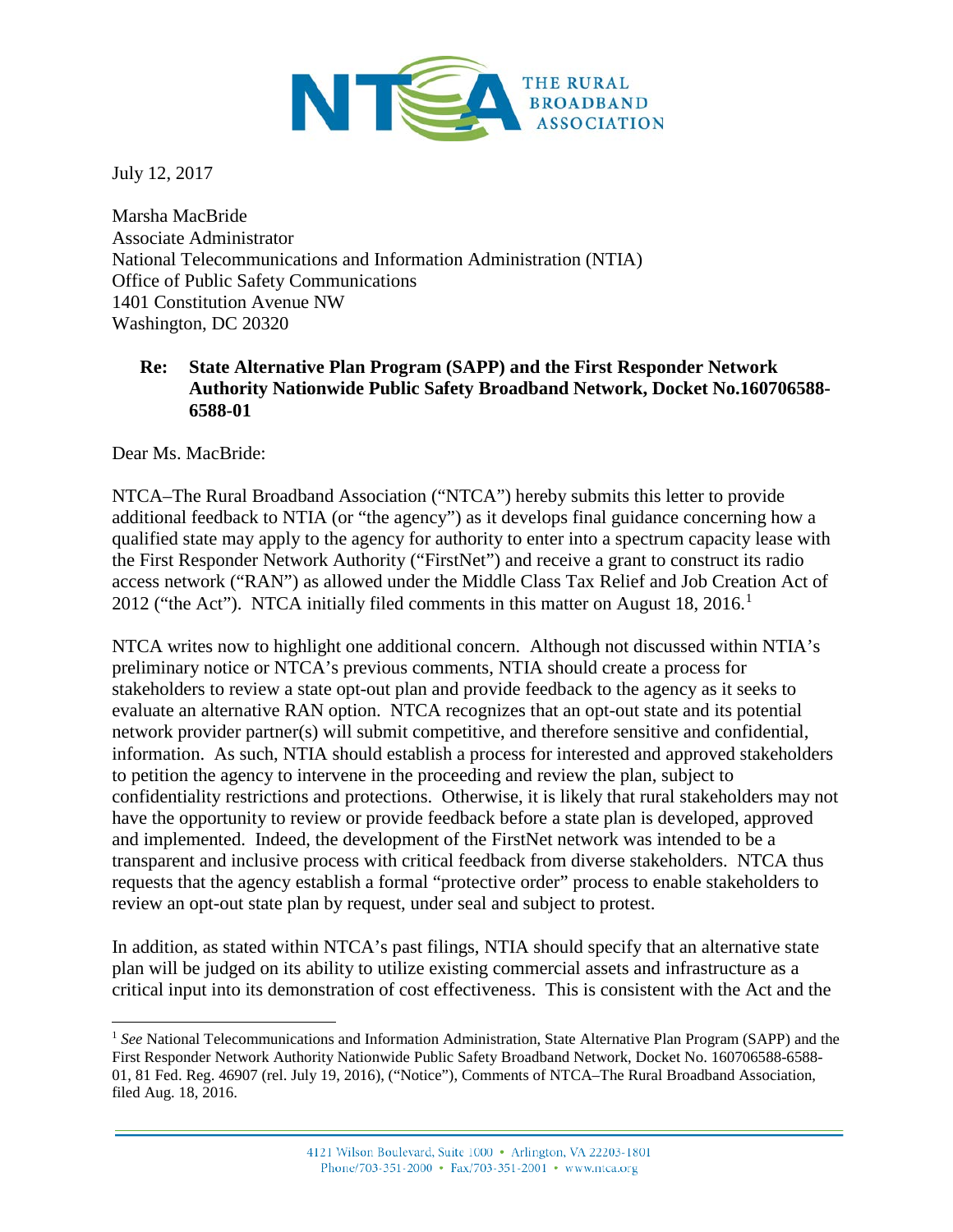Re: State Alternative Plan Program (SAPP) and the First Responder Network Authority Nationwide Public Safety Broadband Network, Docket No.160706588-6588-01

Page 2 of 3

overarching need to maximize reach, leverage expertise and improve the economies of network deployment. In particular, given that the Act itself calls expressly for leveraging of rural assets as one means of ensuring cost effectiveness, NTIA should require an opt-out state to incorporate partnerships with rural telecommunications providers—those wireline and/or wireless network operators that are based in rural areas of the country and primarily serve rural customers<sup>[2](#page-1-0)</sup>—for a minimum of 15% of the wireline and wireless assets thus implicated by the state's proposed network strategy. This is consistent and comparable to the FirstNet Request for Proposals requirement that specified that proposals for the network must include a 15% rural telecommunications service provider partnership. However, this 15% rural telco partnership target should be used as a rough, *minimum* guideline, as in many states rural providers have deployed significant assets across wide swaths of the geography; in such states, a mere 15% partnership requirement would not represent an effective use of existing infrastructure in rural areas.

Further, as NTCA stated within its initial filing, NTIA also must put in place backstops to ensure that alternative state plan(s) are efficient and the Federal government thereby does not enable the overbuilding of existing commercial network assets. In sparsely populated, high-cost rural areas, overbuilding areas sufficiently served by rural providers is wasteful and unnecessary, and would quickly deplete the entire \$6.5 billion network construction budget allocated to FirstNet and its potential complementary, interoperable, alternative state network(s). Further, beyond the straightforward overbuilding of existing assets and infrastructure, NTIA should install appropriate guidelines and ongoing oversight to ensure that an opt-out state does not jeopardize other Federal programs and policy goals. More specifically, NTIA should review a state's proposed alternative network plan to ensure that it does not undermine other initiatives such as the Broadband Technology Opportunities Program and the Broadband Initiatives Program, authorized through the American Recovery and Reinvestment Act of 2009; U.S. Department of Agriculture financing; and Federal Universal Service Fund support.

<span id="page-1-0"></span><sup>&</sup>lt;sup>2</sup> As a guide in considering how better to identify companies that operate predominantly in rural areas and thus represent the kinds of rural partnerships to be contemplated, NTIA should looks to definitions such as that of a "rural telephone company" in other provisions of law. See 47 U.S.C. § 153, (44): "The term `rural telephone company' means a local exchange carrier operating entity to the extent that such entity-- `(A) provides common carrier service to any local exchange carrier study area that does not include either-- '(i) any incorporated place of 10,000 inhabitants or more, or any part thereof, based on the most recently available population statistics of the Bureau of the Census; or `(ii) any territory, incorporated or unincorporated, included in an urbanized area, as defined by the Bureau of the Census as of August 10, 1993; `(B) provides telephone exchange service, including exchange access, to fewer than 50,000 access lines; `(C) provides telephone exchange service to any local exchange carrier study area with fewer than 100,000 access lines; or `(D) has less than 15 percent of its access lines in communities of more than 50,000 on the date of enactment of the Telecommunications Act of 1996."